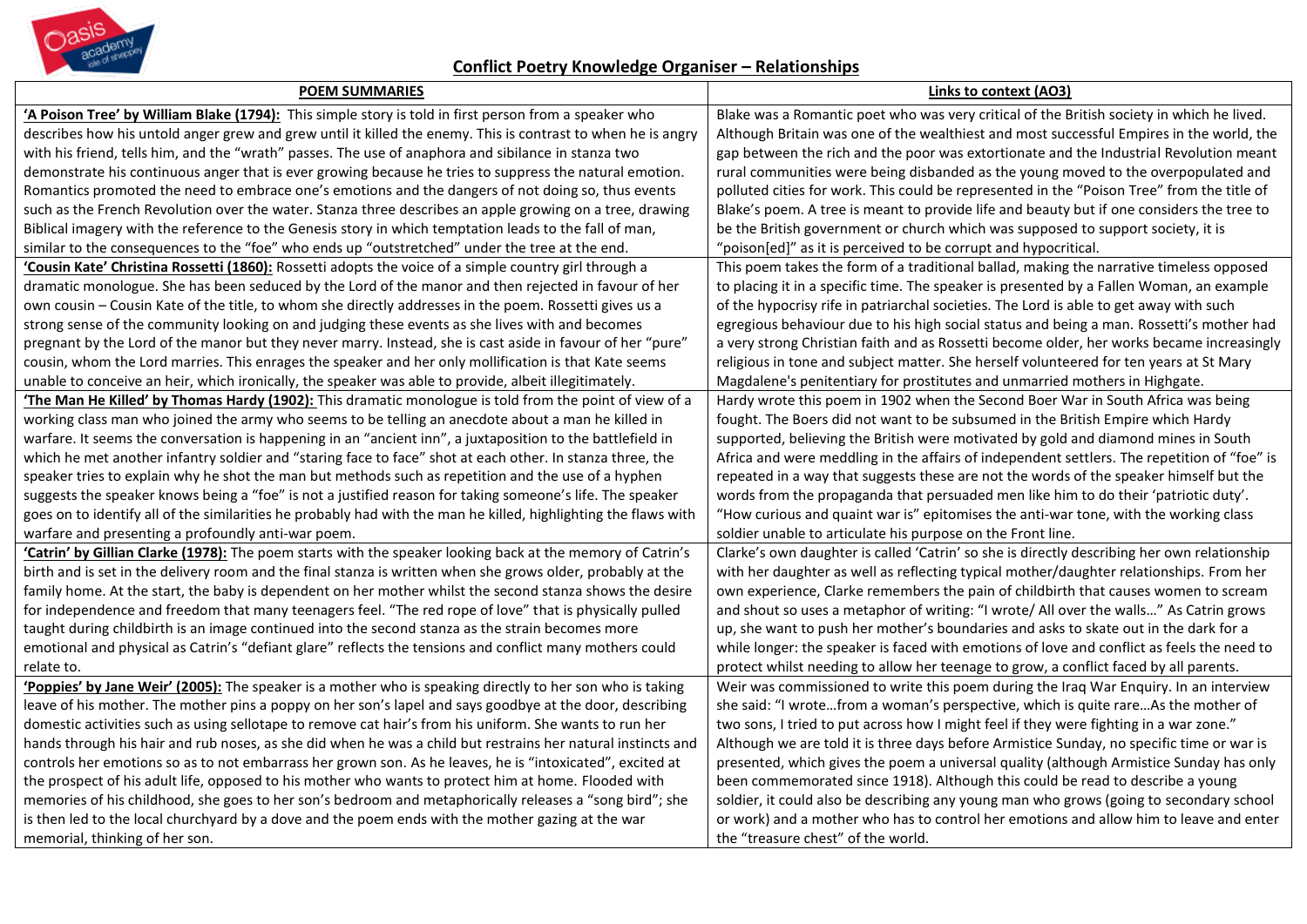

## **Conflict Poetry Knowledge Organiser – Relationships**

| Picture | Quotation                                                                                                           | Explanation                                                                                                                                                                                                                                                                                                                                                                                                                                                                                             | Picture | Quotation                                                                                                            | Explanation                                                                                                                                                                                                                                                                                                                                                                                                                                                                                                                                                           |
|---------|---------------------------------------------------------------------------------------------------------------------|---------------------------------------------------------------------------------------------------------------------------------------------------------------------------------------------------------------------------------------------------------------------------------------------------------------------------------------------------------------------------------------------------------------------------------------------------------------------------------------------------------|---------|----------------------------------------------------------------------------------------------------------------------|-----------------------------------------------------------------------------------------------------------------------------------------------------------------------------------------------------------------------------------------------------------------------------------------------------------------------------------------------------------------------------------------------------------------------------------------------------------------------------------------------------------------------------------------------------------------------|
| 1)      | "And I sunned it<br>with smiles"<br>('A Poison Tree'<br>by William<br>Blake)                                        | The use of sibilance in this line indicates the<br>hypocritical actions of the speaker who is hiding<br>their true emotions and appearing good, despite<br>wishing evil onto their "foe". Links could be<br>drawn to British politics and the church, which<br>Blake is highly critical of, who claim to offer<br>support and assistance but are actuall self-<br>indulgent.                                                                                                                            |         | "I shot him dead<br>because - $/$<br>Because he was<br>my foe" ('The<br>Man He Killed'<br>by Thomas<br>Hardy)        | The use of repetition of "because" ensures readers<br>understand that the line justifying the soldier's actions and<br>killing of the other soldier "Because he was my foe" is not<br>one he believes but one he has been taught to regurgitate<br>as part of the propaganda that encouraged young men to<br>join the war efforts: it is a lie Hardy is mightily against.                                                                                                                                                                                             |
|         | "My foe<br>outstretch'd<br>beneath the<br>tree." ('A<br>Poison Tree' by<br>William Blake)                           | Being the last line of the poem, we are left with<br>an image of destruction as the result of<br>oppressing emotions, something Romantics<br>warned against. Additionally, Biblical references<br>could be made to Jesus on the cross, indicating<br>the hypocrisy of the Church. The tree could be<br>symbolic of nature which stands tall whilst man<br>causes its own self-destruction, a notion a<br>Romantic such as Blake would have been familiar<br>with during the Industrial Revolution.      | 7)      | "the tight/Red<br>rope of love"<br>('Catrin' by<br>Gillian Clarke)                                                   | This extended metaphor is referenced throughout the<br>poem to highlight the eternal connection between mother<br>and daughter but also the constant struggle between the<br>two. It could be a metaphor in the first stanza for the<br>umbilical cord physically connecting mother and daughter<br>at childbirth. However, it is referred to as the "old rope,/<br>Tightening about my life" in the second stanza to describe<br>the emotional strain between the mother and teenager. It is<br>interesting to note that a "rope" is strong and unlikely to<br>snap. |
| 3)      | "He changed<br>me like a<br>glove" ('Cousin<br>Kate' by<br>Christina<br>Rossetti)                                   | This simile compares the speaker to a glove, an<br>item of clothing that is easily disposed of and<br>changed by the wealthy Lord, much like herself.<br>Additionally, it is an interesting choice for the<br>simile as a glove prevents someone touching<br>another, suggesting that although their<br>relationship was physical, it lacked intimacy, thus<br>why the Lord never married her and chose her<br>Cousin Kate instead.                                                                     |         | "With the wild,<br>tender circles/<br>Of our struggle<br>to become/<br>Separate."<br>('Catrin' by<br>Gillian Clarke) | The circles are "wild" because of the pain of childbirth and<br>bringing up a newborn, reinforced by the use of "tender".<br>The scribbled "circles" may be a foretaste of Catrin in a few<br>months' time and her first attempts with a crayon or they<br>may be a hint that the mother's language became colourful<br>during the pain of childbirth. The poet positons "separate"<br>on a separate line, reinforcing the internal struggle of both<br>mother and daughter as they want to be separate but<br>connected.                                             |
| 4)      | "Even so I sit<br>and howl in<br>dust/ You sit in<br>gold and sing."<br>('Cousin Kate'<br>by Christina<br>Rossetti) | There is clear juxtaposition here, comparing the<br>speaker's position in "dust" due to being a<br>"outcast" opposed to her cousin who sits in<br>"gold" as she married the Lord. The use of<br>sibilance in these two lines intimates the<br>speaker's bitterness, which we know is directed<br>at her cousin, who she directly addresses through<br>"you". The use of a long vowel sound in "howl"<br>replicates the speaker's pain at being treated<br>thus, also drawing links to a wounded animal. | 9)      | "the world<br>overflowing/<br>like a treasure<br>chest."<br>('Poppies' by<br>Jane Weir)                              | This simile compares the world to a treasure chest which<br>would excite and enthuse any young man. However, the<br>verb "overflowing" makes us think of excess and reminds us<br>that one must be careful as an overindulgence in<br>"treasures" can be dangerous. Whether the speaker's son is<br>going to war or just growing up in his next phase of<br>development is ambiguous but the idea of a both<br>excitement and apprehension by a mother as her child<br>moves on to the next steps is universal.                                                       |
|         | "And staring<br>face to face"<br>('The Man He<br>Killed' by<br>Thomas Hardy)                                        | The repetition of "face" forces readers to imagine<br>the individual faces of the two soldiers who had<br>to look each other in the eyes before following<br>orders and killing one another. The verb "staring"<br>intimates hesitation and highlights that the two<br>men are not too dissimilar, presenting Hardy's<br>anti-war sentiments.                                                                                                                                                           | 10)     | "I listened,<br>hoping to hear/<br>your playground<br>voice catching<br>on the wind."<br>('Poppies' by<br>Jane Weir) | This is another quotation that would universally connect<br>with mothers: one of nostalgia and longing to hear from<br>their grown up children. The connotations of a<br>"playground" are childish and carefree, which have been<br>left behind by the speaker's grown son. The idea that the<br>mother is hoping to hear her son's voice on the wind<br>implies she maybe doesn't speak to him as much as she'd<br>hope.                                                                                                                                             |